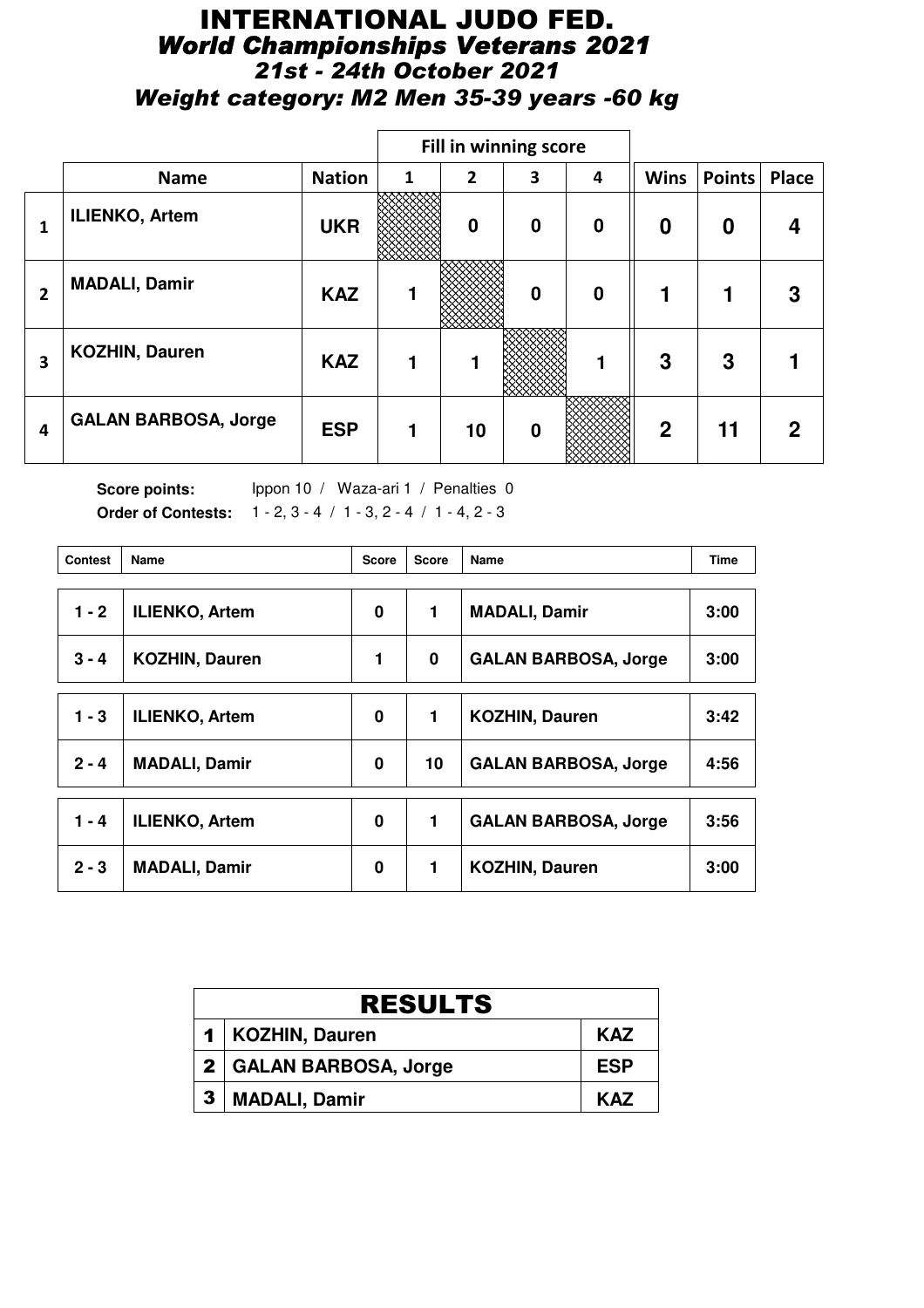### *World Championships Veterans 2021*

*21st - 24th October 2021*

*Weight category: M2 Men 35-39 years -66 kg*



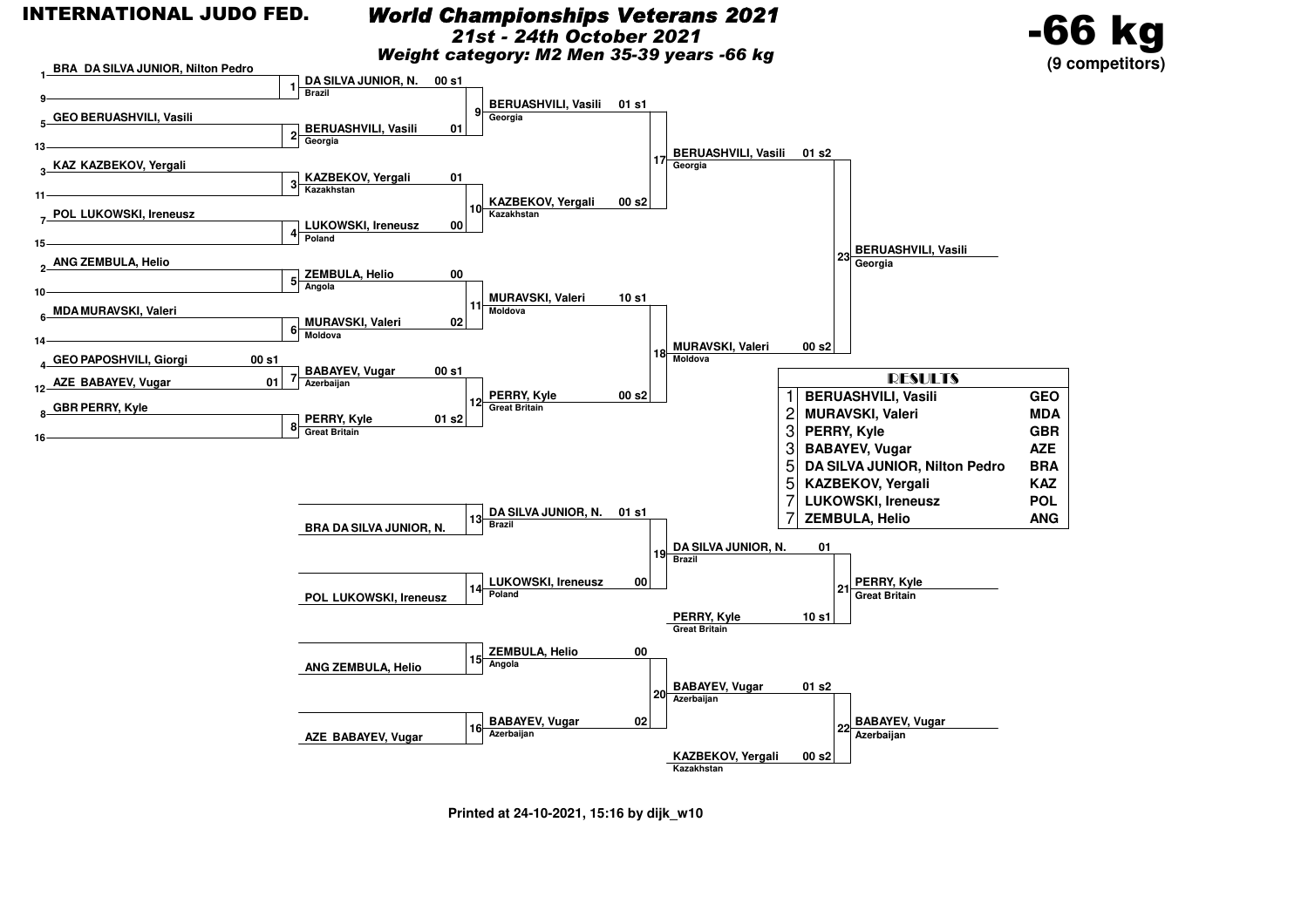### *World Championships Veterans 2021*

*21st - 24th October 2021*

*Weight category: M2 Men 35-39 years -73 kg*



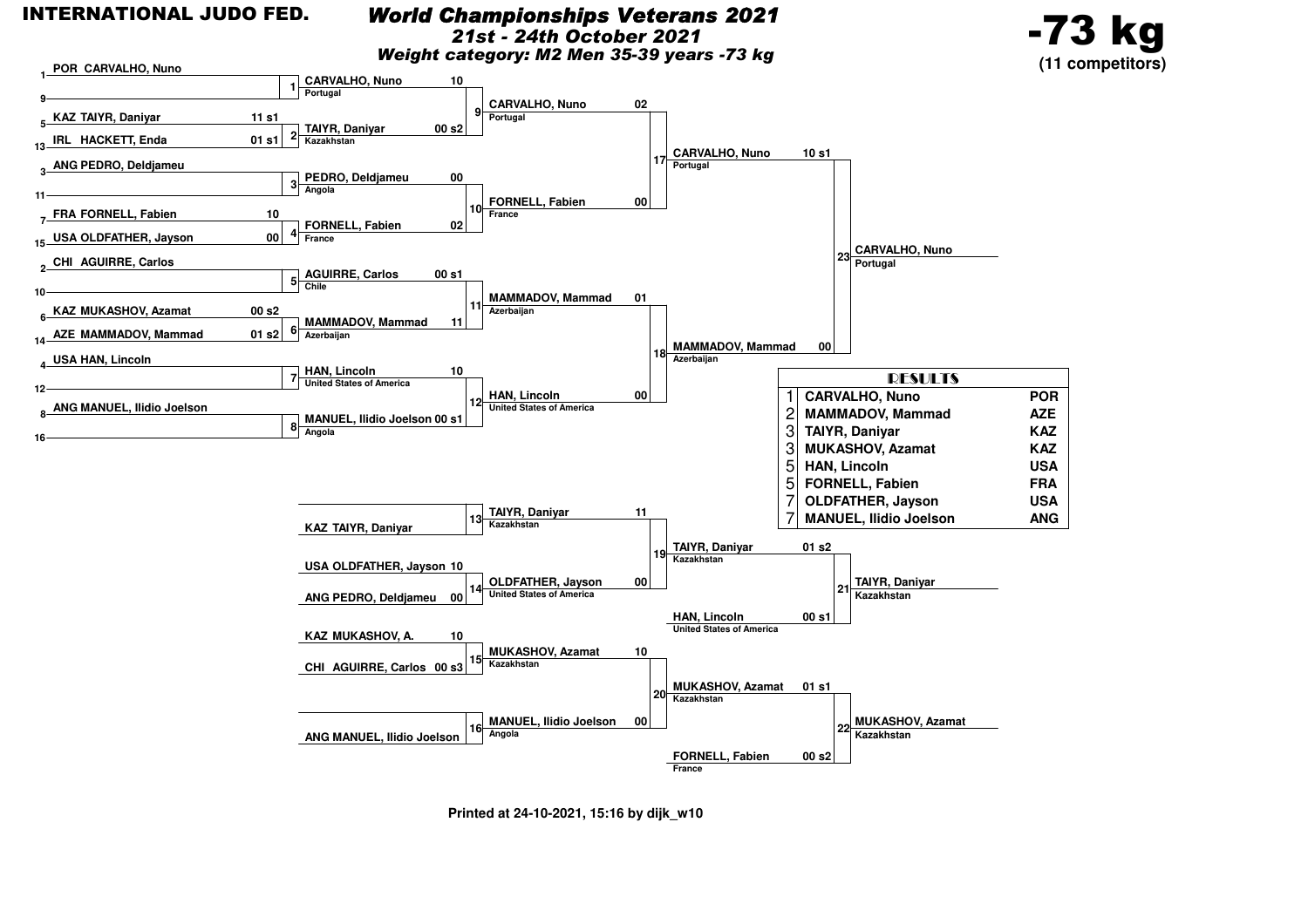### *World Championships Veterans 2021*

*21st - 24th October 2021*

*Weight category: M2 Men 35-39 years -81 kg*



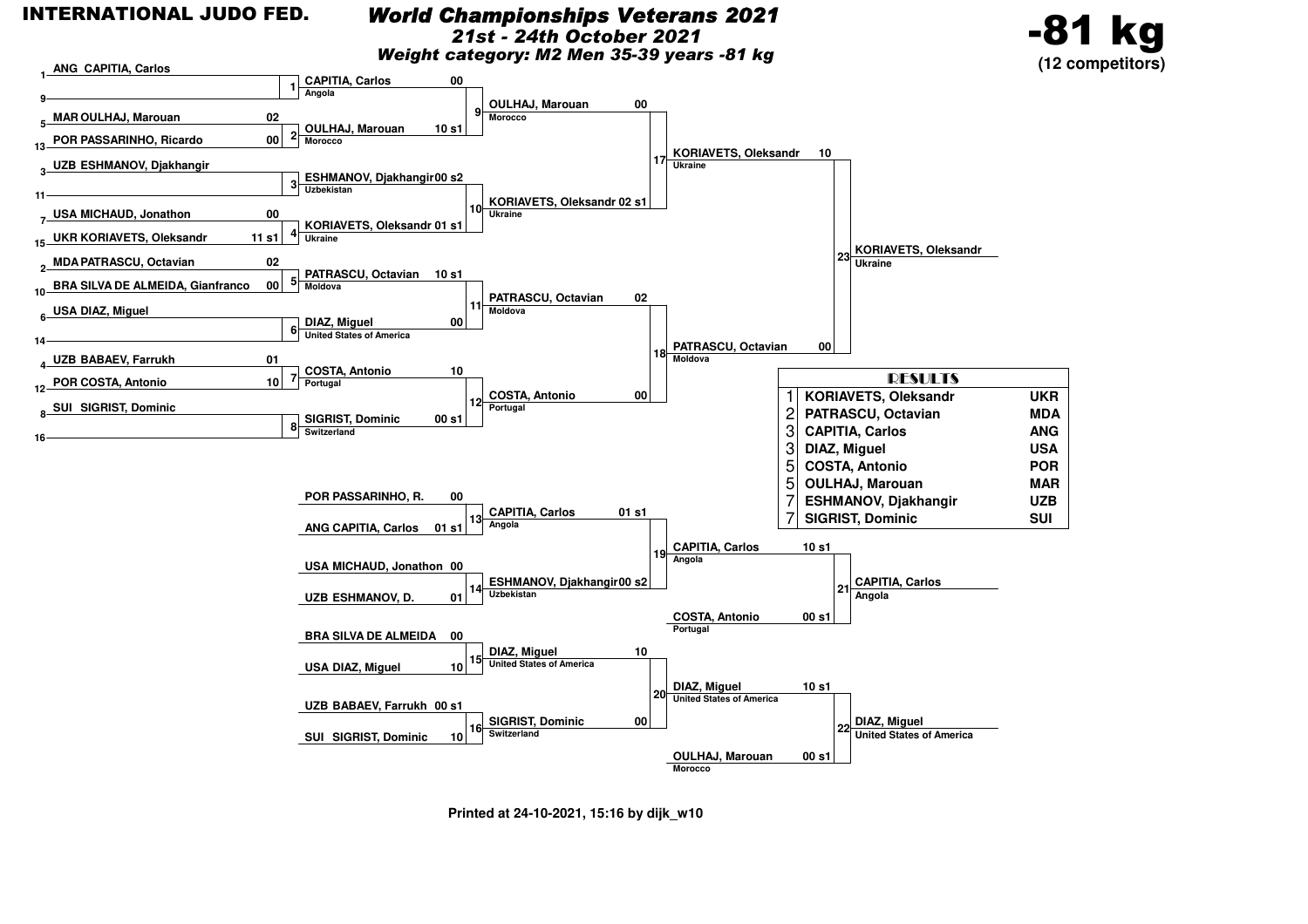### *World Championships Veterans 2021*

*21st - 24th October 2021*

*Weight category: M2 Men 35-39 years -90 kg*



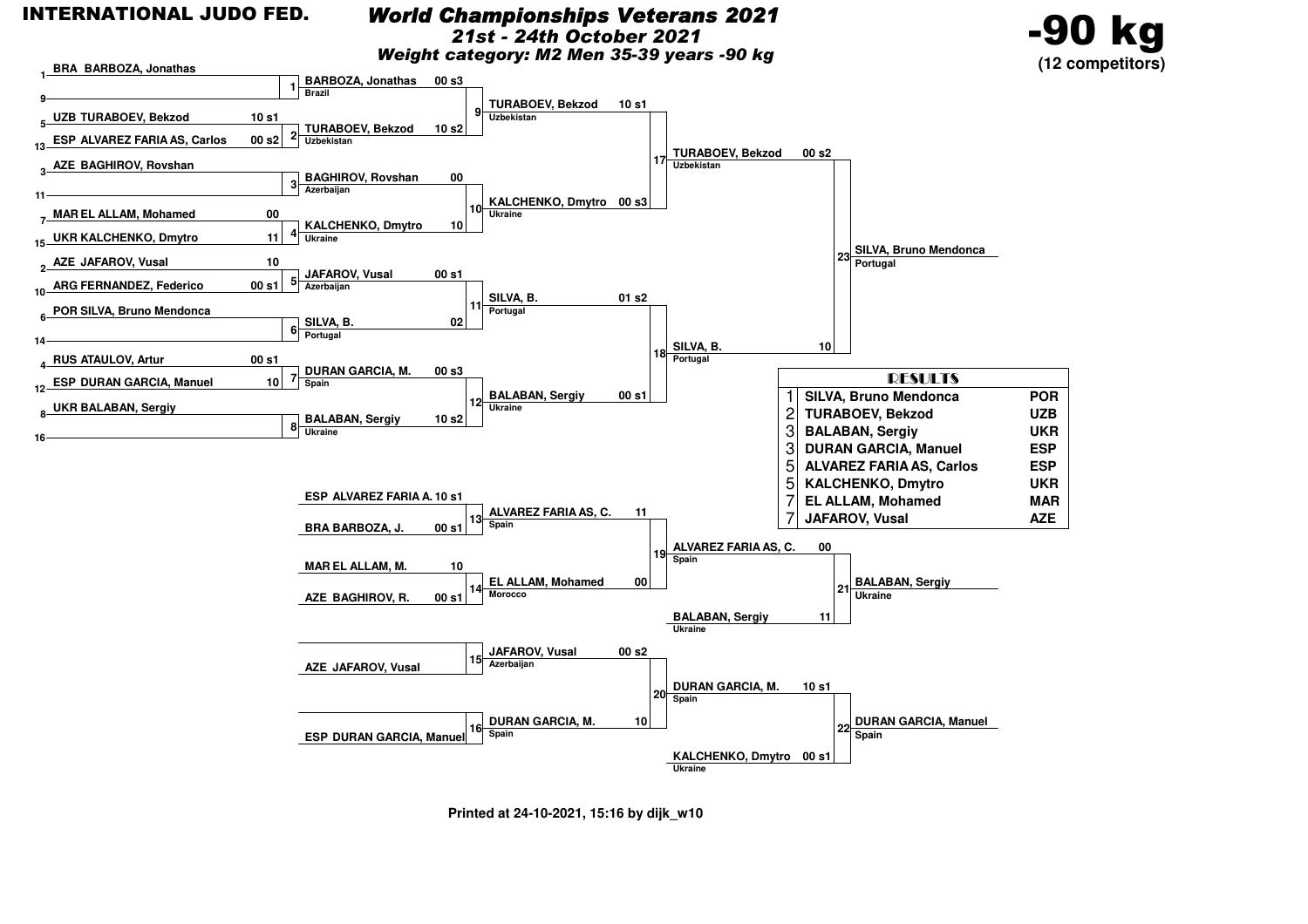**13**

**11**

**15**

**10**

**14**

**412**

**16**

### *World Championships Veterans 2021*

*21st - 24th October 2021*

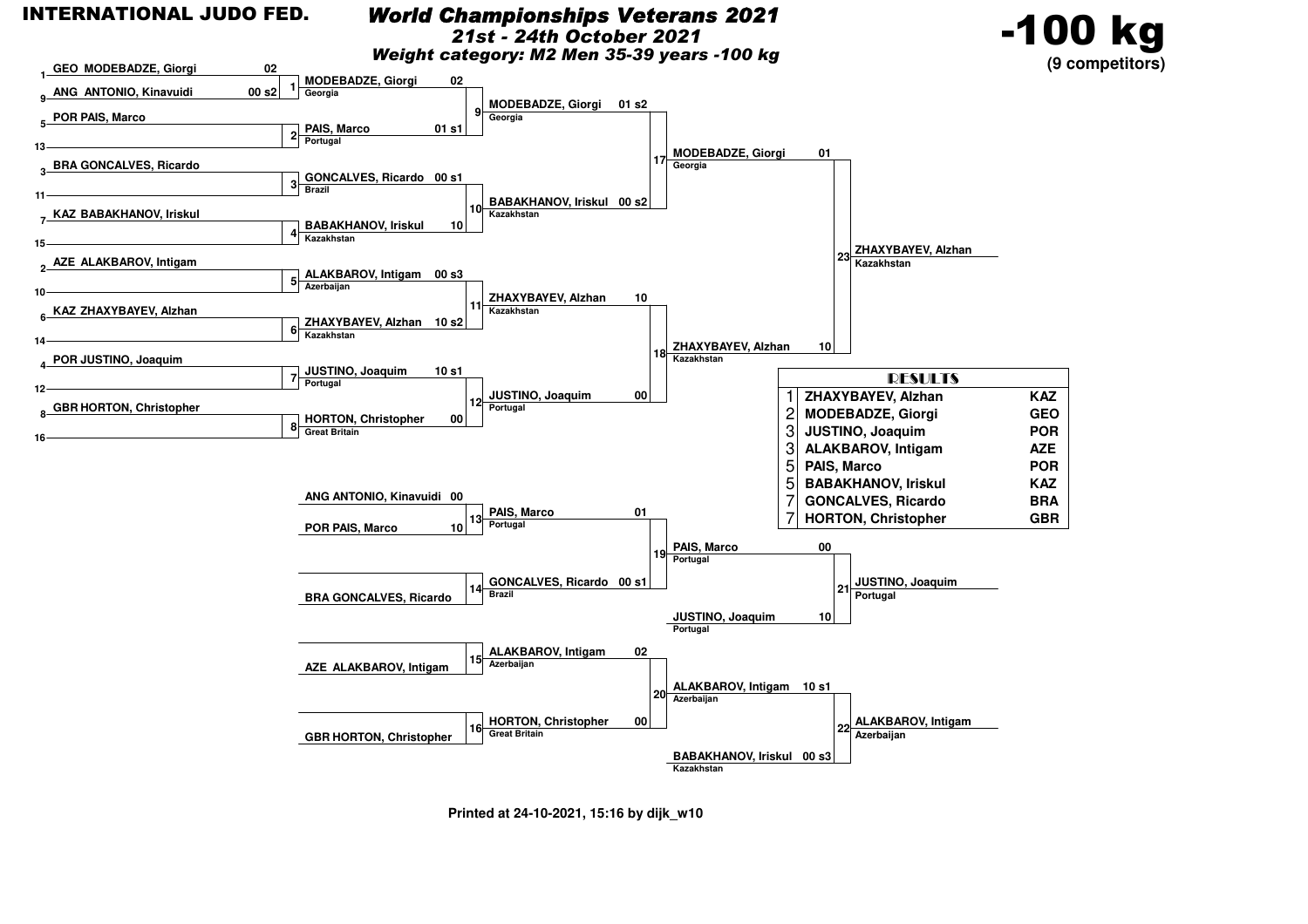# INTERNATIONAL JUDO FED. World Championships Veterans 2021 *21st - 24th October 2021* Weight category: M2 Men 35-39 years +100 kg

|                         |                            |               |          | Fill in winning score |          |                |                          |              |
|-------------------------|----------------------------|---------------|----------|-----------------------|----------|----------------|--------------------------|--------------|
|                         | <b>Name</b>                | <b>Nation</b> | 1        | $\overline{2}$        | 3        |                | <b>Wins Points Place</b> |              |
| 1                       | <b>PAULO, Henriques</b>    | <b>ANG</b>    |          | 10                    | $\bf{0}$ | 1              | 10                       | $\mathbf{2}$ |
| $\overline{2}$          | <b>KLESHNIA, Oleksandr</b> | <b>UKR</b>    | $\bf{0}$ |                       | $\bf{0}$ | $\bf{0}$       | $\mathbf 0$              | 3            |
| $\overline{\mathbf{3}}$ | <b>VERSCHAEVE, Fabrice</b> | <b>FRA</b>    | 10       | 10                    |          | $\overline{2}$ | 20                       |              |

**Order of Contests:** 1 - 2 / 1 - 3 / 2 - 3

| <b>Contest</b> | Name                    | Score | Score | Name                       | Time |
|----------------|-------------------------|-------|-------|----------------------------|------|
| $1 - 2$        | <b>PAULO, Henriques</b> | 10    |       | <b>KLESHNIA, Oleksandr</b> | 3:32 |

| <b>VERSCHAEVE, Fabrice</b><br><b>PAULO, Henriques</b><br>$1 - 3$ $\pm$ | 2:04 |
|------------------------------------------------------------------------|------|
|------------------------------------------------------------------------|------|

| <b>VERSCHAEVE, Fabrice</b><br><b>KLESHNIA, Oleksandr</b> | 1:02 |
|----------------------------------------------------------|------|
|----------------------------------------------------------|------|

|              | <b>RESULTS</b>             |            |
|--------------|----------------------------|------------|
|              | 1   VERSCHAEVE, Fabrice    | <b>FRA</b> |
|              | 2   PAULO, Henriques       | <b>ANG</b> |
| $\mathbf{3}$ | <b>KLESHNIA, Oleksandr</b> | UKR        |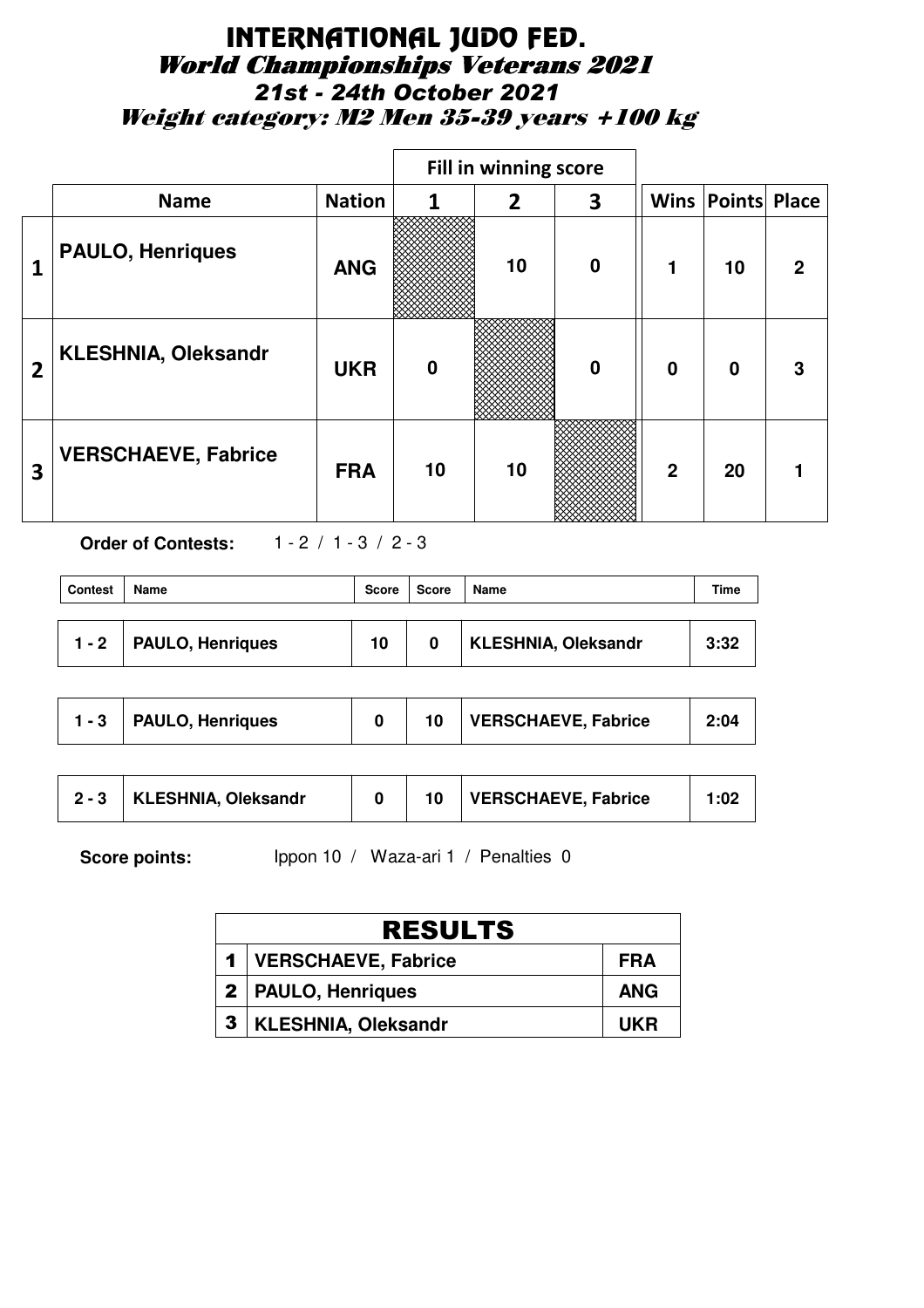## INTERNATIONAL JUDO FED. *World Championships Veterans 2021 21st - 24th October 2021 Weight category: F2 Women 35-39 years -70 kg*

| <b>Contest</b> | Name                              | Score | Score   Name |                          | <b>Time</b> |
|----------------|-----------------------------------|-------|--------------|--------------------------|-------------|
|                |                                   |       |              |                          |             |
|                | 1 - 2   SOARES RIBEIRO, Rosangela | 10    | 0            | <b>BATTISTELLA, Lara</b> | 0:28        |
|                |                                   |       |              |                          |             |

|--|

| $\sim$<br>- | $    -$<br>יזשום אינ | ∟ara |  |
|-------------|----------------------|------|--|
|             |                      |      |  |

Score points: Ippon 100 / Wazaari 10 / Yuko 1 / Yusei gachi 0,5

**Criteria to define the winner:** better of 2 contests, if 1 - 1 the third match will decide

| <b>RESULTS</b>              |            |
|-----------------------------|------------|
| 1 SOARES RIBEIRO, Rosangela | <b>BRA</b> |
| 2   BATTISTELLA, Lara       | ITA        |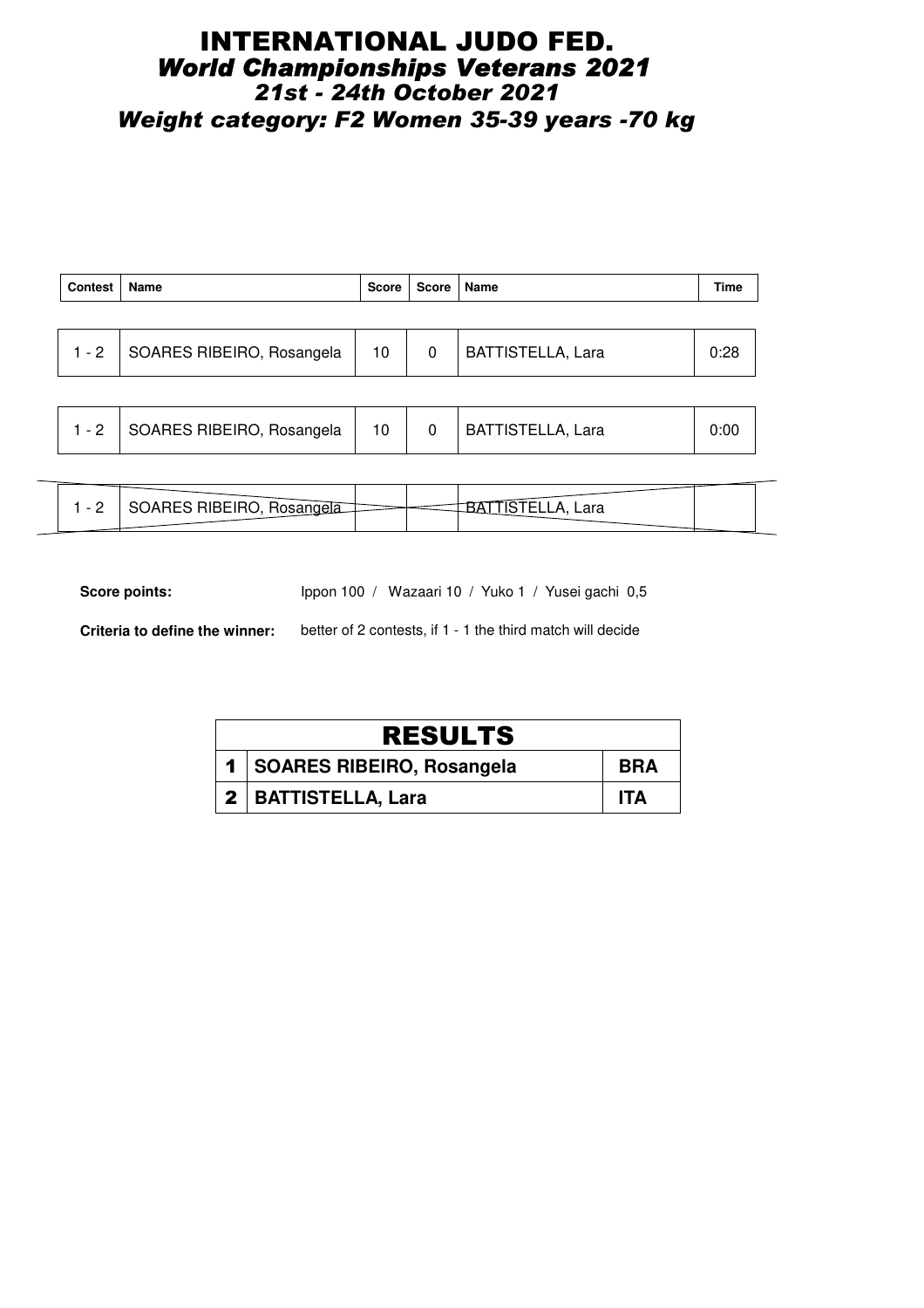# INTERNATIONAL JUDO FED. World Championships Veterans 2021 *21st - 24th October 2021* Weight category: F3 Women 40-44 years -52 kg

|                |                        |               |                  | Fill in winning score |          |   |                          |             |
|----------------|------------------------|---------------|------------------|-----------------------|----------|---|--------------------------|-------------|
|                | <b>Name</b>            | <b>Nation</b> | 1                | 2                     | 3        |   | <b>Wins Points Place</b> |             |
| 1              | <b>SOUSA, Bianca</b>   | <b>POR</b>    |                  | 1                     | $\bf{0}$ | 1 | 1                        |             |
| $\overline{2}$ | <b>COSTA, Carolina</b> | <b>POR</b>    | $\boldsymbol{0}$ |                       | 1        | 1 |                          | $\mathbf 2$ |
| 3              | NAQOUSS, Hanane        | <b>MAR</b>    |                  | $\bf{0}$              |          | 1 |                          | 3           |

**Order of Contests:** 1 - 2 / 1 - 3 / 2 - 3

| <b>Contest</b> | Name                  | Score | <b>Score</b> | Name            | Time |
|----------------|-----------------------|-------|--------------|-----------------|------|
|                | 1 - 2   SOUSA, Bianca |       | 0            | COSTA, Carolina | 4:11 |

| SOUSA, Bianca<br>$1 - 3$ |  |  | <b>NAQOUSS, Hanane</b> | 9:58 |
|--------------------------|--|--|------------------------|------|
|--------------------------|--|--|------------------------|------|

|   | <b>RESULTS</b>    |            |  |  |  |  |
|---|-------------------|------------|--|--|--|--|
|   | 1   SOUSA, Bianca | <b>POR</b> |  |  |  |  |
|   | 2 COSTA, Carolina | <b>POR</b> |  |  |  |  |
| 3 | NAQOUSS, Hanane   | <b>MAR</b> |  |  |  |  |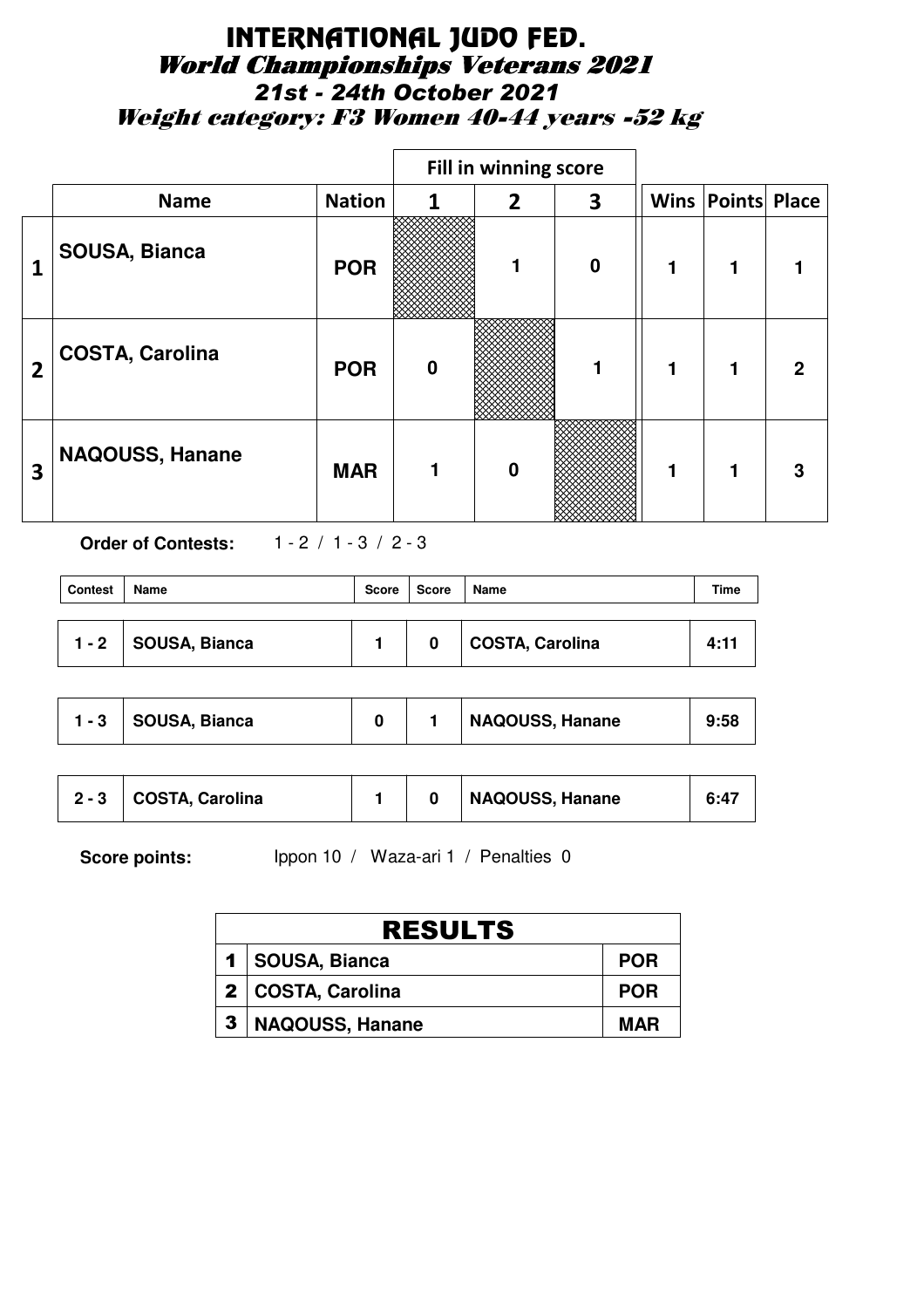# INTERNATIONAL JUDO FED. World Championships Veterans 2021 *21st - 24th October 2021* Weight category: F3 Women 40-44 years -57 kg

|                         |                        |               |    | Fill in winning score |          |                |                      |   |
|-------------------------|------------------------|---------------|----|-----------------------|----------|----------------|----------------------|---|
|                         | <b>Name</b>            | <b>Nation</b> | 1  | $\overline{2}$        | 3        |                | Wins   Points  Place |   |
| 1                       | <b>CAPRIOTTI, Lisa</b> | <b>USA</b>    |    | $\bf{0}$              | $\bf{0}$ | $\mathbf 0$    | $\boldsymbol{0}$     | 3 |
| $\overline{2}$          | <b>BERG, Rikke</b>     | <b>DEN</b>    | 10 |                       | 10       | $\overline{2}$ | 20                   |   |
| $\overline{\mathbf{3}}$ | PEREIRA, Ornella       | <b>FRA</b>    | 10 | $\bf{0}$              |          | 1              | 10                   | 2 |

**Order of Contests:** 1 - 2 / 1 - 3 / 2 - 3

| <b>Contest</b> | Name                    | Score | Score | Name               | Time |
|----------------|-------------------------|-------|-------|--------------------|------|
|                | 1 - 2   CAPRIOTTI, Lisa | 0     | 10    | <b>BERG, Rikke</b> | 1:19 |

| CAPRIOTTI, Lisa<br>$1 - 3$ | 10 <sup>°</sup> | PEREIRA, Ornella | 0:28 |
|----------------------------|-----------------|------------------|------|
|----------------------------|-----------------|------------------|------|

| $2 - 3$ | <b>BERG, Rikke</b> |  |  | PEREIRA, Ornella | 1:08 |
|---------|--------------------|--|--|------------------|------|
|---------|--------------------|--|--|------------------|------|

| <b>RESULTS</b>       |            |  |  |  |  |
|----------------------|------------|--|--|--|--|
| 1   BERG, Rikke      | <b>DEN</b> |  |  |  |  |
| 2   PEREIRA, Ornella | FRA        |  |  |  |  |
| 3   CAPRIOTTI, Lisa  | <b>USA</b> |  |  |  |  |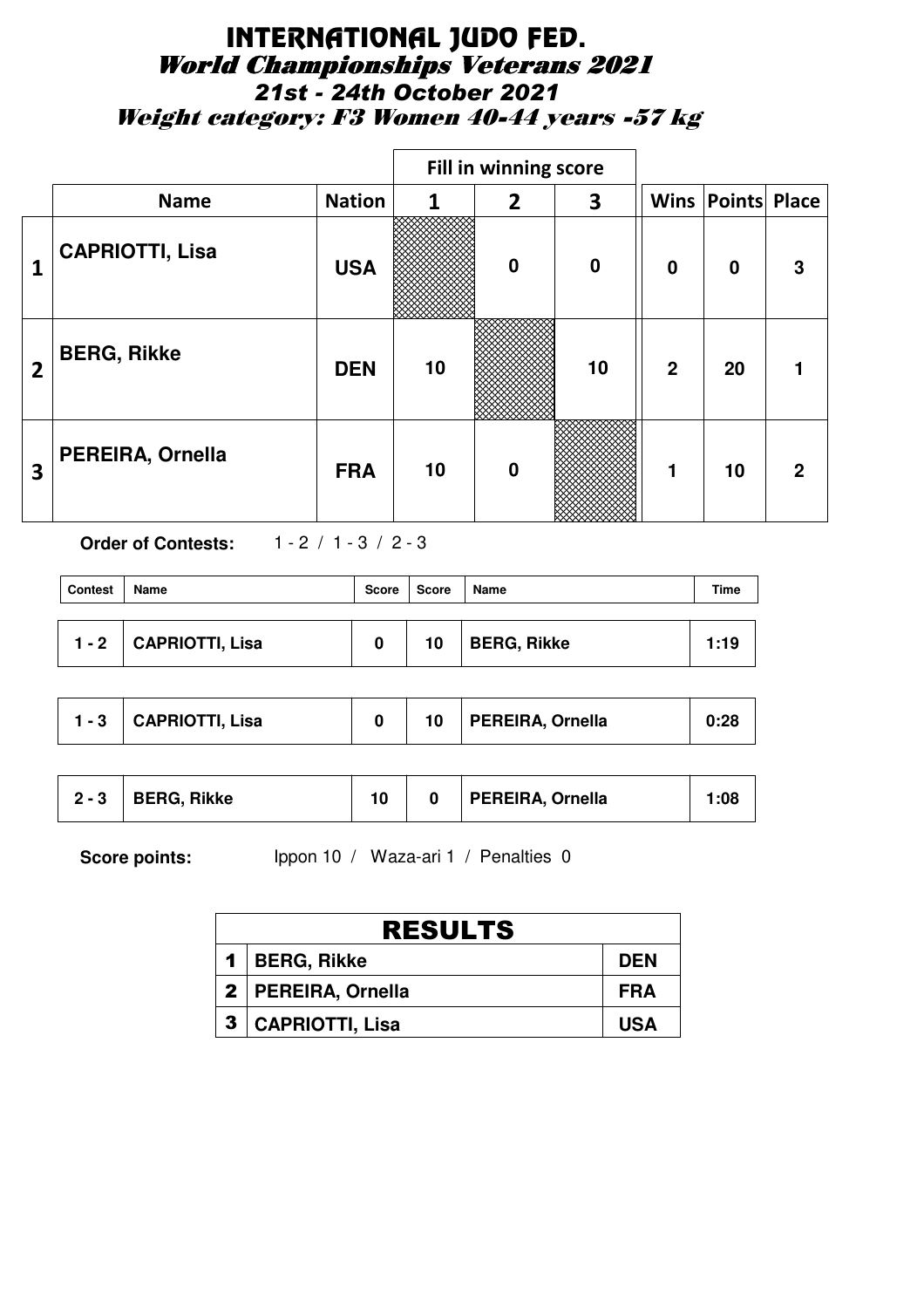## INTERNATIONAL JUDO FED. *World Championships Veterans 2021 21st - 24th October 2021 Weight category: F4 Women 45-49 years +78 kg*

| 0:30 |
|------|
|      |
|      |

|  | - 2 | CHOUKRI, Aicha |  | 10 | PRADO, Carla | $\sim$ $\sim$<br>$\cup$ . $\sim$ |  |
|--|-----|----------------|--|----|--------------|----------------------------------|--|
|--|-----|----------------|--|----|--------------|----------------------------------|--|

| <sup>1</sup> JKRI, Aicha<br>:arla |  |
|-----------------------------------|--|
|                                   |  |
|                                   |  |

Score points: Ippon 100 / Wazaari 10 / Yuko 1 / Yusei gachi 0,5

**Criteria to define the winner:** better of 2 contests, if 1 - 1 the third match will decide

| <b>RESULTS</b>     |            |  |  |  |  |  |
|--------------------|------------|--|--|--|--|--|
| 1   PRADO, Carla   | <b>BRA</b> |  |  |  |  |  |
| 2   CHOUKRI, Aicha | <b>MAR</b> |  |  |  |  |  |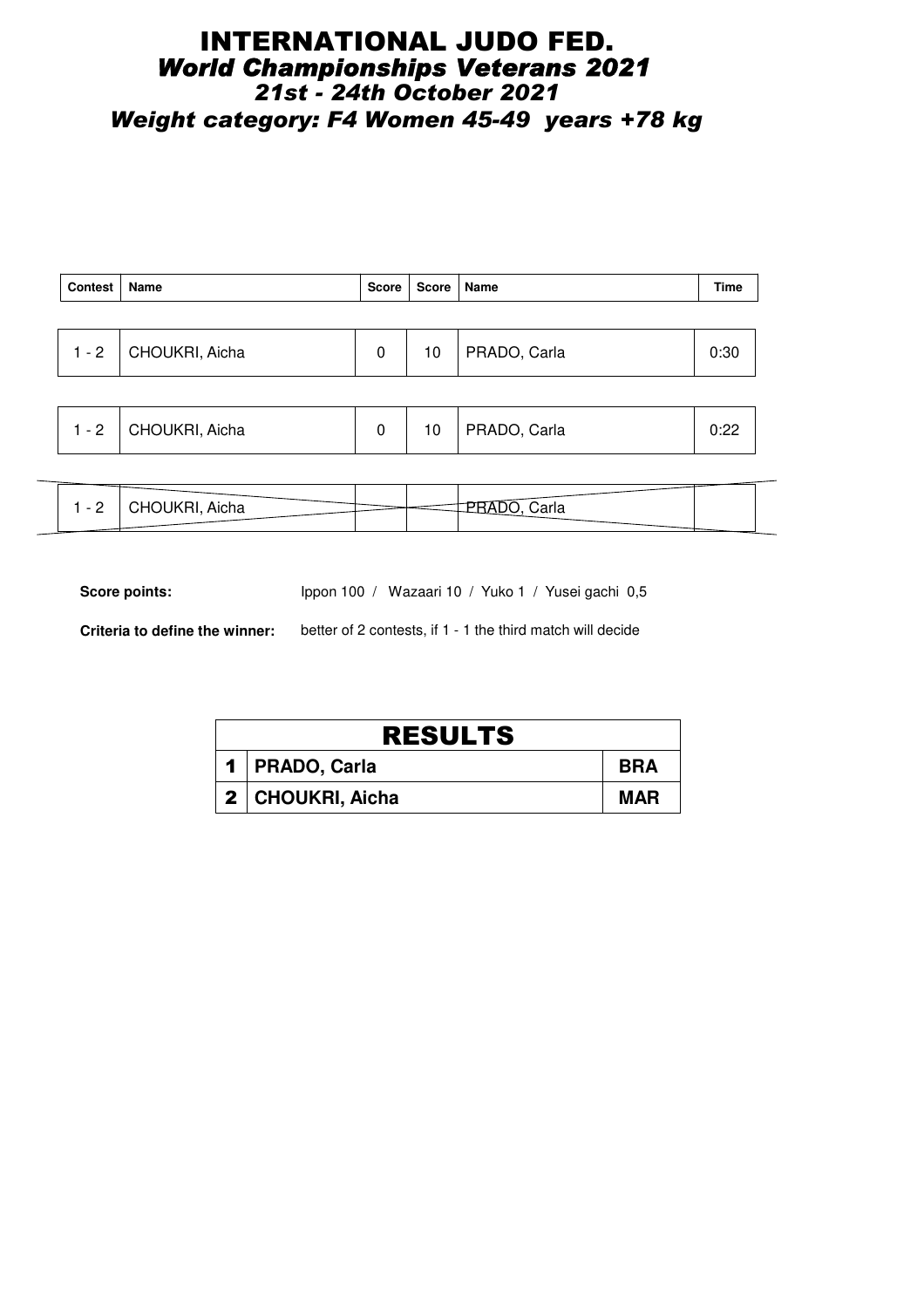# INTERNATIONAL JUDO FED. World Championships Veterans 2021 *21st - 24th October 2021* Weight category: F5 Women 50-54 years -57 kg

|                |                        |               |                  | Fill in winning score |    |                |                          |              |
|----------------|------------------------|---------------|------------------|-----------------------|----|----------------|--------------------------|--------------|
|                | <b>Name</b>            | <b>Nation</b> | $\mathbf{1}$     | $\overline{2}$        | 3  |                | <b>Wins Points Place</b> |              |
| 1              | <b>DINIZ, Catarina</b> | <b>POR</b>    |                  | 10                    | 10 | $\overline{2}$ | 20                       |              |
| $\overline{2}$ | <b>STEREA, Lena</b>    | <b>ROU</b>    | $\boldsymbol{0}$ |                       | 10 | $\mathbf{1}$   | 10                       | $\mathbf{2}$ |
| 3              | <b>SPRENGER, Anita</b> | <b>GER</b>    | $\bf{0}$         | $\bf{0}$              |    | $\mathbf 0$    | $\bf{0}$                 | 3            |

**Order of Contests:** 1 - 2 / 1 - 3 / 2 - 3

| <b>Contest</b> | Name                    | Score | Score | Name         | Time |
|----------------|-------------------------|-------|-------|--------------|------|
|                | 1 - 2   DINIZ, Catarina | 10    | 0     | STEREA, Lena | 0:51 |

| <b>SPRENGER, Anita</b><br><b>DINIZ, Catarina</b><br>- 3 | 3:42 |
|---------------------------------------------------------|------|
|---------------------------------------------------------|------|

| $2 - 3$ | STEREA, Lena |  |  | <b>SPRENGER, Anita</b> | 3:44 |
|---------|--------------|--|--|------------------------|------|
|---------|--------------|--|--|------------------------|------|

|                | <b>RESULTS</b>         |            |  |  |  |  |  |
|----------------|------------------------|------------|--|--|--|--|--|
| $\blacksquare$ | <b>DINIZ, Catarina</b> | <b>POR</b> |  |  |  |  |  |
|                | 2   STEREA, Lena       | <b>ROU</b> |  |  |  |  |  |
| 3              | SPRENGER, Anita        | <b>GER</b> |  |  |  |  |  |